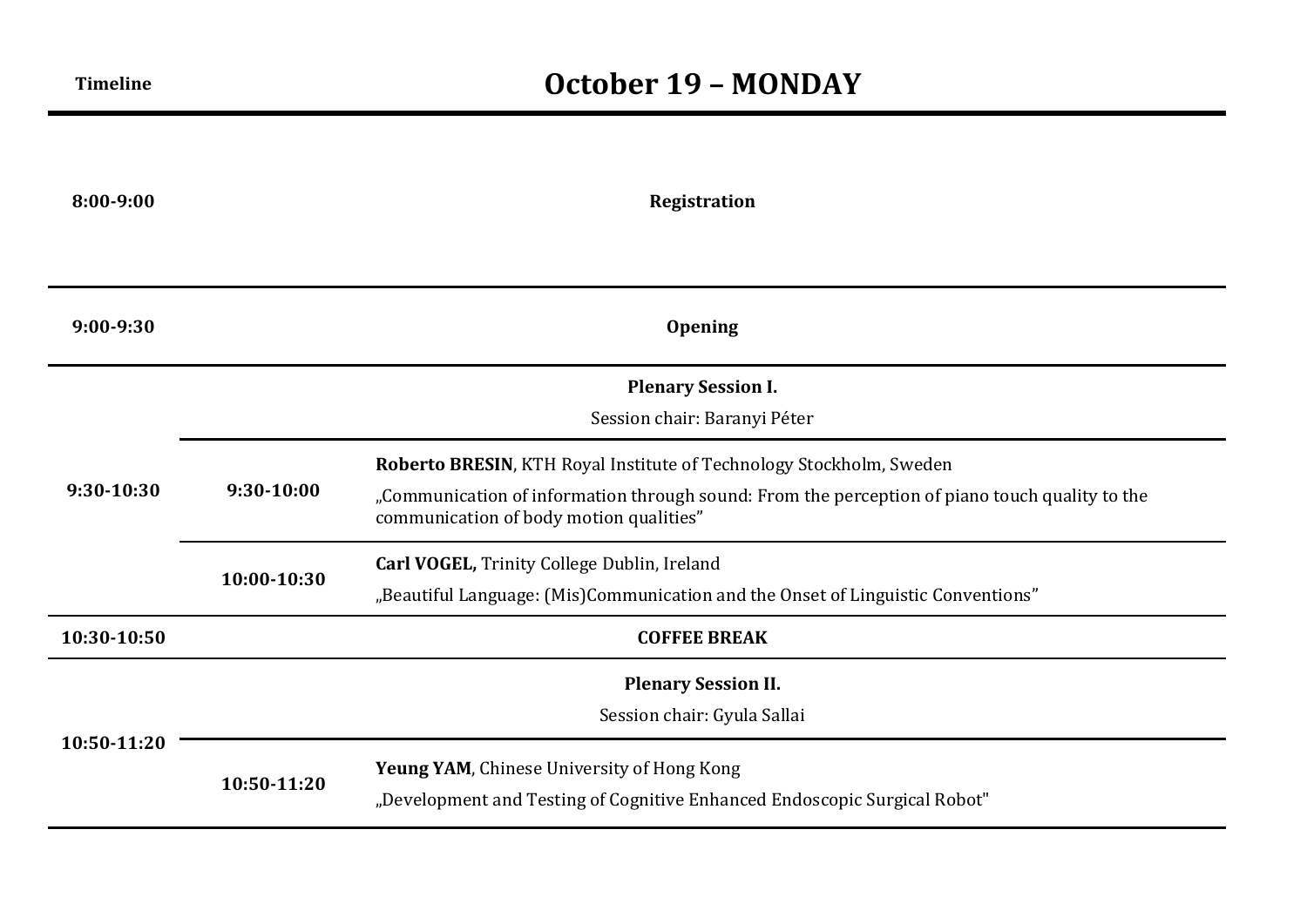|             | <b>ROOM 'F'</b>                                                                                                                                                                             | ROOM 'G'                                                                                                                                                                     | <b>ROOM 'VIP'</b>                                                                                                                                                                  |
|-------------|---------------------------------------------------------------------------------------------------------------------------------------------------------------------------------------------|------------------------------------------------------------------------------------------------------------------------------------------------------------------------------|------------------------------------------------------------------------------------------------------------------------------------------------------------------------------------|
| 11:20-12:40 | <b>Session I.</b><br>Session chair: Yeung Yam                                                                                                                                               | Track:<br><b>Customizable Cognitive Content</b><br><b>Management</b><br>Session I.<br>Organizers: András Hajdu, Marianna Zichar (DE)<br>Session chair: András Hajdu          | <b>Session II.</b><br>Session chair: Péter Galambos                                                                                                                                |
|             | <b>Thomas Donahue and Matthias Scheutz</b><br>Investigating the Effects of Robot Affect and<br><b>Embodiment on Attention and Natural</b><br>Language of Human Teammates                    | Margit Némethi-Takács<br>Posters, Metadata, Description Schemas                                                                                                              | László Czúni and Metwally Rashad<br>Interactive Object Recognition with Sensor<br>Fusion                                                                                           |
|             | <b>Matthias Wolff, Ronald Roemer and Guenther</b><br>Wirsching<br>Towards Coping and Imagination for<br><b>Cognitive Agents</b>                                                             | János Tóth, Lóránt Bartha, Tamás Szabó, István<br>Lázár, Balázs Harangi and András Hajdu<br>An Online Application for Storing, Analyzing,<br>and Sharing Dermatological Data | Karolina Galińska, Piotr Luboch, Konrad Kluwak<br>and Marcin Biegański<br>A Database of Elementary Human Movements<br>Collected with RGB-D type Camera                             |
|             | Tamás Tompa and Szilveszter Kovács<br>Q-learning vs. FRIQ-learning in the Maze<br>problem                                                                                                   | <b>Bence Auer and Balint Antal</b><br>Distributed Processing of Biological<br><b>Interactions Using Hadoop</b>                                                               | Csilla Kvaszingerné Prantner<br>The evaluation of the results of an eye<br>tracking based usability tests of the so called<br>Instructor's Portal framework                        |
|             | James H. Smith-Spark, Hillary B. Katz, Alexander P.<br><b>Marchant and Thomas D. W. Wilcockson</b><br>Reducing Quality Control Checking Errors<br>by Using Software to Guide Human Behavior | Anikó Vágner<br>Intelligent Route Planning System for Car<br>Divers in a City                                                                                                | Vladimir Shakhnov, Vladimir Makarchuk, Lyudmila<br>Zinchenko, Vladimir Verstov<br>Visual Analytics Support for the SOI VLSI<br>Layout Design for Multiple Patterning<br>Technology |

**12:40-13:40 LUNCH BREAK**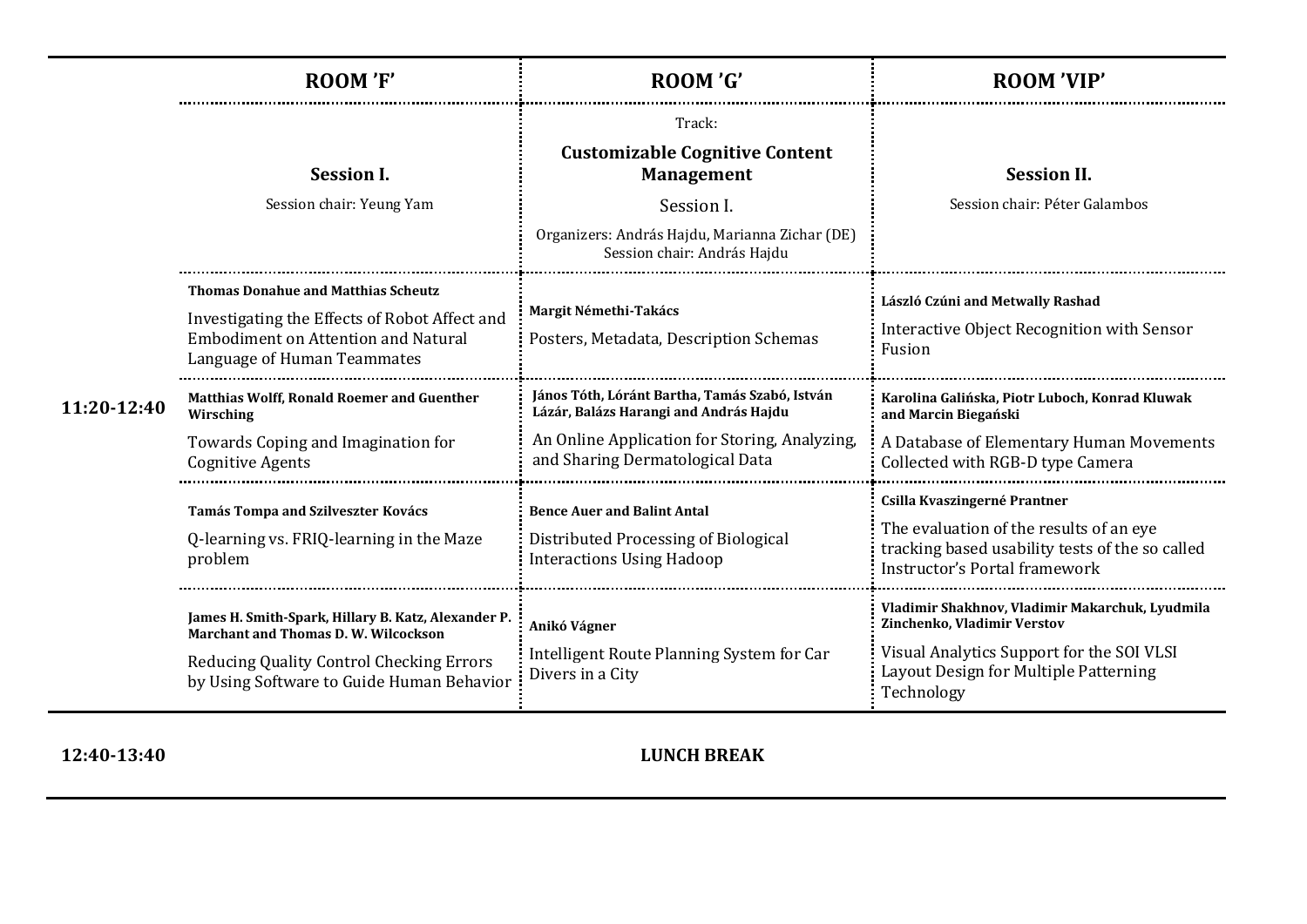| 13:40-15:00 | Track:<br>The HuComTech project:<br>Formal approaches to the study of<br>human behaviour<br>Session I.<br>Organisers: László Hunyadi and Tamás Váradi<br>Session chair: László Hunyadi           | Track:<br><b>Cognitive Factors in Transport</b><br><b>Planning</b><br>Organizer: Csaba Koren, SZE<br>Session:<br><b>Cognitive Factors in Road Design I.</b><br>Organizer and Session chair: Attila Borsos | <b>Session III.</b><br>Session chair: Ádám Csapó                                                                                                                       |
|-------------|--------------------------------------------------------------------------------------------------------------------------------------------------------------------------------------------------|-----------------------------------------------------------------------------------------------------------------------------------------------------------------------------------------------------------|------------------------------------------------------------------------------------------------------------------------------------------------------------------------|
|             | Annamária Kovács, Gábor Kiss, Klára Vicsi, István<br><b>Winkler and Martin Coath</b><br>Comparison of Skewness-based Salient<br>Event Detector Algorithms in Speech                              | <b>Invited keynote:</b><br>Attila Borsos, Sibylle Birth and Hans-Joachim<br>Vollpracht<br>The Role of Human Factor in Road Design                                                                         | <b>Tobias Hildebrandt and Stefanie Rinderle-Ma</b><br><b>Server Sounds and Network Noises</b>                                                                          |
|             | Ingo Siegert, Ronald Böck, Andreas Wendemuth,<br><b>Bogdan Vlasenko and Kerstin Ohnemus</b><br>Overlapping Speech, Utterance Duration and<br>Affective Content in HHI and HCI - an<br>Comparison | Gabriella Kosztolanyi-Ivan, Csaba Koren and Attila<br><b>Borsos</b><br>Recognition of road types and speed choice                                                                                         | Jan Hammerschmidt, Thomas Hermann, Alex<br><b>Walender and Niels Krömke</b><br>InfoPlant: Multimodal augmentation of plants<br>for enhanced human-computer interaction |
|             | <b>Márton Makrai</b><br>Disambiguated Linear Word Translation in<br>Medium European Languages                                                                                                    | <b>Dániel Miletics</b><br>Human Decisions at Irregular Overtakings                                                                                                                                        | <b>Carsten Schwede and Thomas Hermann</b><br>HoloR: Interactive Mixed-Reality Rooms                                                                                    |
|             | Márton Miháltz and Tamás Váradi<br>TrendMiner: Large-Scale Analysis of<br>Political Attitudes in Public Facebook<br><b>Messages</b>                                                              |                                                                                                                                                                                                           | Jiajun Yang and Thomas Hermann<br>A Zen Garden Interface for the Interactive<br><b>Control of Sonic Ambiences in Smart</b><br>Environment                              |
| 15:00-15:20 |                                                                                                                                                                                                  | <b>COFFEE BREAK</b>                                                                                                                                                                                       |                                                                                                                                                                        |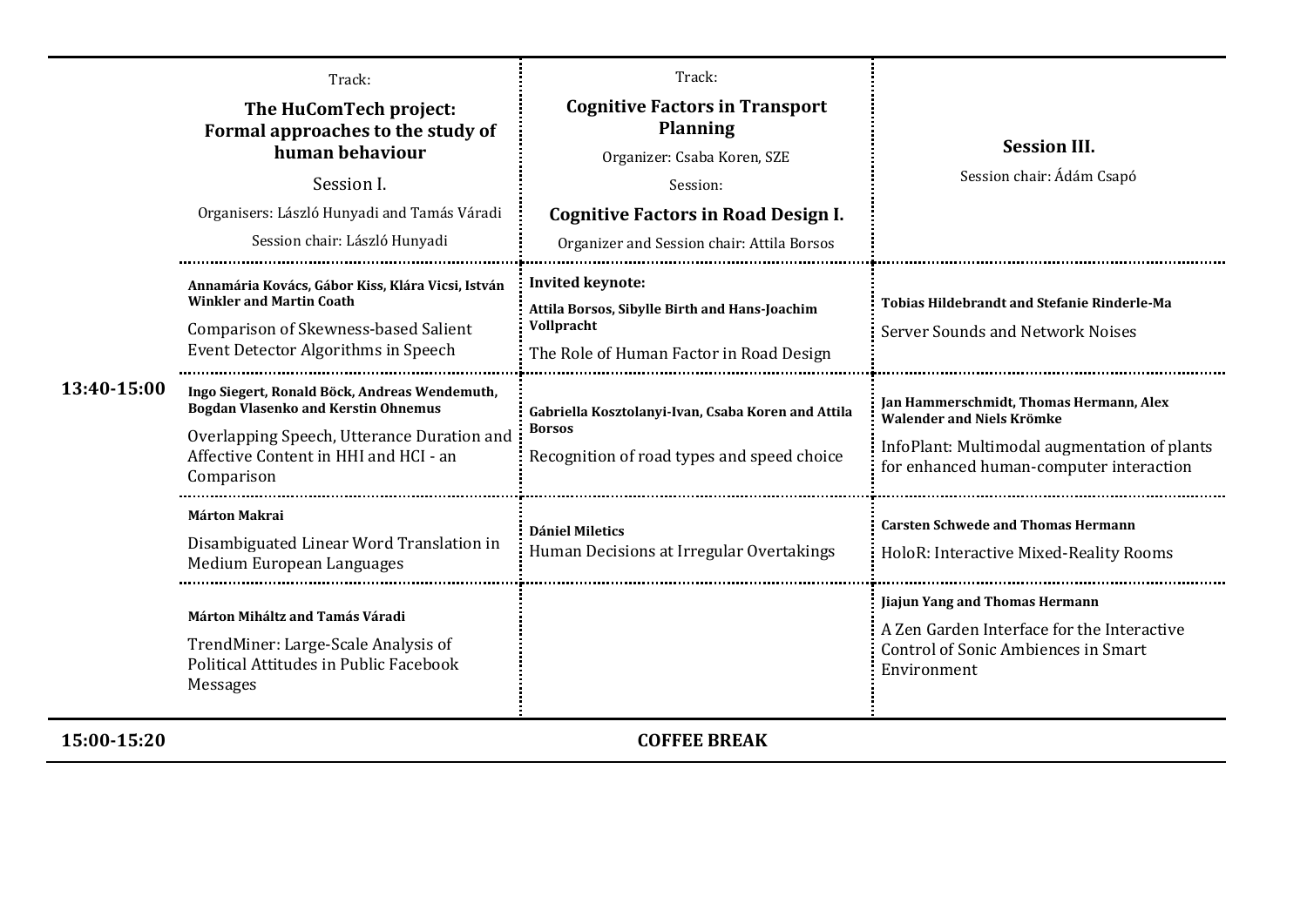| 15:20-16:40 | Session:<br><b>Special session on Mathability</b><br>Organizer: Attila Gilányi, DE<br>Session chair: Attila Gilányi | Track:<br><b>Cognitive Factors in Transport</b><br><b>Planning</b><br>Organizer: Csaba Koren, SZE<br>Session:<br><b>Cognitive Factors in Road Design II.</b><br>Organizer and Session chair: Emese Makó | <b>Session IV.</b><br>Session chair: Tom Gedeon                                                                                                   |
|-------------|---------------------------------------------------------------------------------------------------------------------|---------------------------------------------------------------------------------------------------------------------------------------------------------------------------------------------------------|---------------------------------------------------------------------------------------------------------------------------------------------------|
|             | Piroska Biró and Mária Csernoch<br>The Mathability of Spreadsheet Tools                                             | <b>Invited keynote:</b><br><b>Emese Makó</b><br>Evaluation of Human Behaviour at Pedestrian<br>Crossings                                                                                                | <b>Xindi Li and Tom Gedeon</b><br>Gender Disparity and the Creepy Hill in Face<br><b>Replacement Videos</b>                                       |
|             | Piroska Biró and Mária Csernoch<br>The Mathability of Computer Problem<br><b>Solving Approaches</b>                 | Mattias Juhász<br>Intelligent Appraisal for Sustainable Urban<br><b>Mobility Planning</b>                                                                                                               | <b>Christopher Chow and Tom Gedeon</b><br>Classifying Document Categories Based on<br><b>Physiological Measures of Analyst Responses</b>          |
|             | Katarzyna Chmielewska and Attila Gilányi<br>Mathability and Computer Aided<br><b>Mathemtical Education</b>          | <b>Stanislaw Gaca and Mariusz Kiec</b><br><b>Impact of Human Factor on Speed Choice</b>                                                                                                                 | Khushnood Naqshbandi, Tom Gedeon, Umran Azziz<br><b>Abdulla and Leana Copeland</b><br>Factors Affecting Identification of Tasks using<br>Eye Gaze |
|             | Szabolcs Baják<br>Solving a Problem Involving Means with<br>Computer                                                | <b>Anne Vetters and Thomas Jaehrig</b><br>Verification of the Existing Model for Passing<br>Sight Distance on Single Two-Lane Rural<br>Carriageways                                                     | Zoltán Gál, Hunor Sándor and Béla Genge<br><b>Information Flow and Complex Event</b><br>Processing of the Sensor Network<br>Communication         |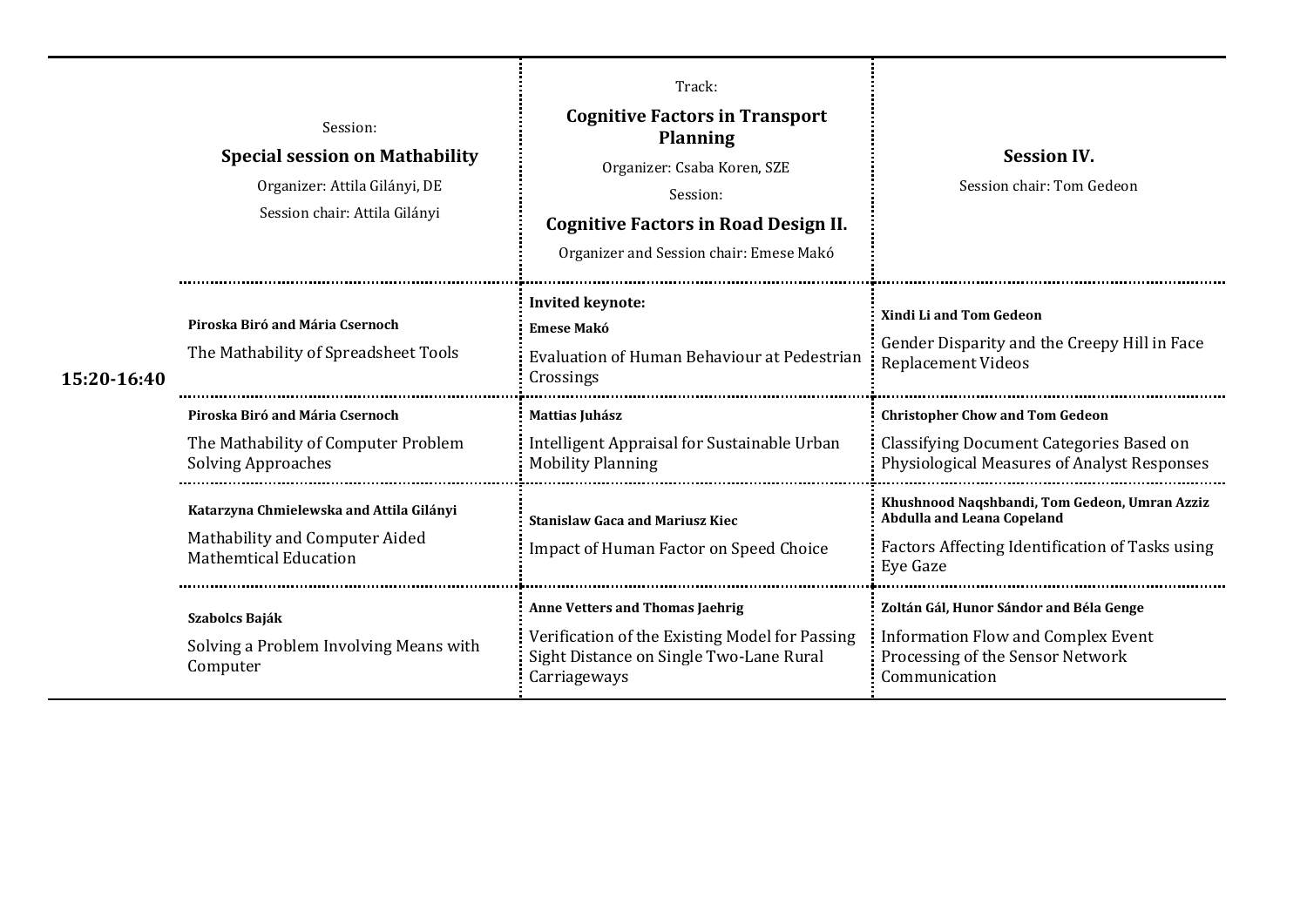|             | Session:<br><b>Multimodal information exchange</b><br>Organizers: Costanza Navarretta, Thomas<br>Ousterhout, University of Copenhagen<br>Session chair: Costanza Navarretta | Track:<br>CogInfoCom aided engineering<br>Session I.<br>Organizers: Joni Jamsa, Sakari Pieskä (Centria<br>CUAS), Jouni Tervonen (University of Oulu)<br>Session chair: Jouni Tervonen                                         | Session:<br><b>Accessibility of CogInfoCom Systems</b><br>Organizer: Zdenek Mikovec, CVUT<br>Session chair: Zdenek Mikovec                                                                                |
|-------------|-----------------------------------------------------------------------------------------------------------------------------------------------------------------------------|-------------------------------------------------------------------------------------------------------------------------------------------------------------------------------------------------------------------------------|-----------------------------------------------------------------------------------------------------------------------------------------------------------------------------------------------------------|
|             | <b>Thomas Ousterhout</b><br>Cross-form facilitation effects from<br>simultaneous gesture/word combinations<br>with ERP analysis                                             | Tsukasa Kobayashi, Daisuke Chugo, Satoshi<br>Muramatsu, Sho Yokota and Hiroshi Hashimoto<br>Design of Personal Mobility Motion based on<br>Cooperative Movement with a Companion                                              | <b>Invited keynote:</b><br>Ivo Maly, Jan Balata, Ondrej Krejcir, Eduard<br><b>Fuzessery and Zdenek Mikovec</b><br>Qualitative Measures for Evaluation of<br>Navigation Applications for Visually Impaired |
| 16:40-18:20 | Thomas Ousterhout and Costanza Navarretta<br>Reaction time for two types of semantically<br>related gesture and sentence pairs                                              | Sho Yokota, Taeko Tanaka, Hiroshi Hashimoto,<br>Daisuke Chugo and Kuniaki Kawabata<br>A Study on Imitation Motion based on<br>Imitated Person's view - Finding out the<br>differences between imitation and non-<br>imitation | Jan Balata, Zdenek Mikovec and Pavel Slavik<br><b>Problems of Blind Chess Players</b>                                                                                                                     |
|             | <b>Costanza Navarretta</b><br>Pauses Delimiting Semantic Boundaries                                                                                                         | Béla Almási, Márk Kósa, Ferenc Fejes, Róbert<br>Katona and Levente Püsök<br>MPT: a Solution for Eliminating the Effect of<br>Network Breakdowns in Case of HD Video<br><b>Stream Transmission</b>                             | Miroslav Macik, Anna Kutikova, Zdenek Mikovec<br>and Pavel Slavik<br>GraFooSha: Food Sharing for Senior Users                                                                                             |
|             | Michael Sejr Schlichtkrull<br>Learning Affective Projections for<br><b>Emoticons on Twitter</b>                                                                             | <b>Christoffer Friberg</b><br>Cloud4all: accessibility through cloud-based<br>personalization                                                                                                                                 | Nikolaos Kaklanis, Konstantinos Votis and Dimitrios<br><b>Tzovaras</b><br>Adding haptic feedback to web applications<br>towards improving end-users' cognitive<br>capabilities                            |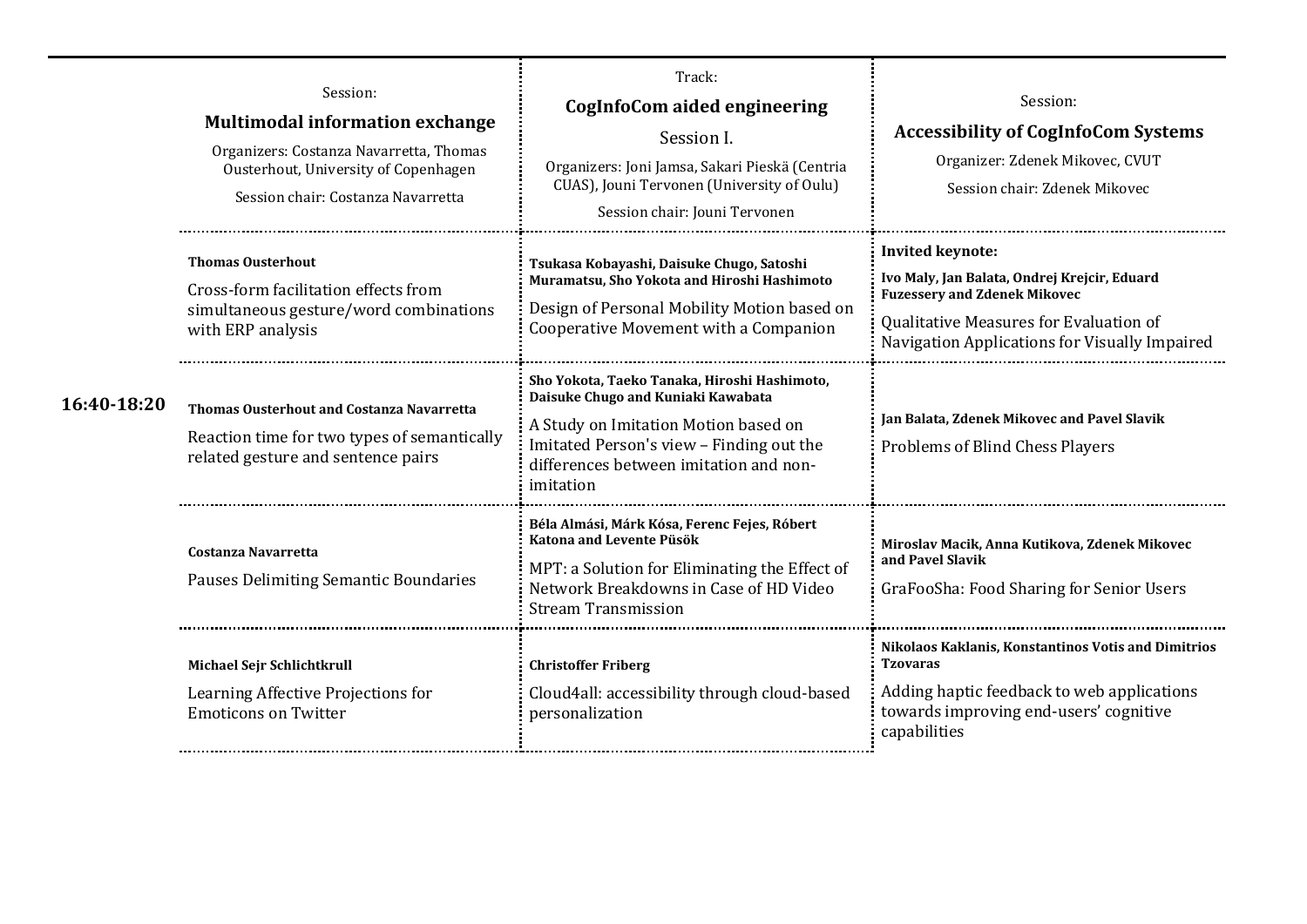| Stavroula - Evita Fotinea, Eleni Efthimiou, Maria<br>Koutsombogera, Athanasia - Lida Dimou,<br><b>Theodore Goulas, Petros Maragos and Costas</b><br><b>Tzafestas</b><br>The MOBOT Human-Robot Communication<br>Model | Liubov S. Lisitsyna, Andrey V. Lyamin, Elena N.<br>Cherepovskaya and Ivan A. Martynikhin<br>: Cognitive Trainings Can Improve<br>Intercommunication with e-Learning System |
|----------------------------------------------------------------------------------------------------------------------------------------------------------------------------------------------------------------------|----------------------------------------------------------------------------------------------------------------------------------------------------------------------------|
|----------------------------------------------------------------------------------------------------------------------------------------------------------------------------------------------------------------------|----------------------------------------------------------------------------------------------------------------------------------------------------------------------------|

**19:00**

**- WELCOME**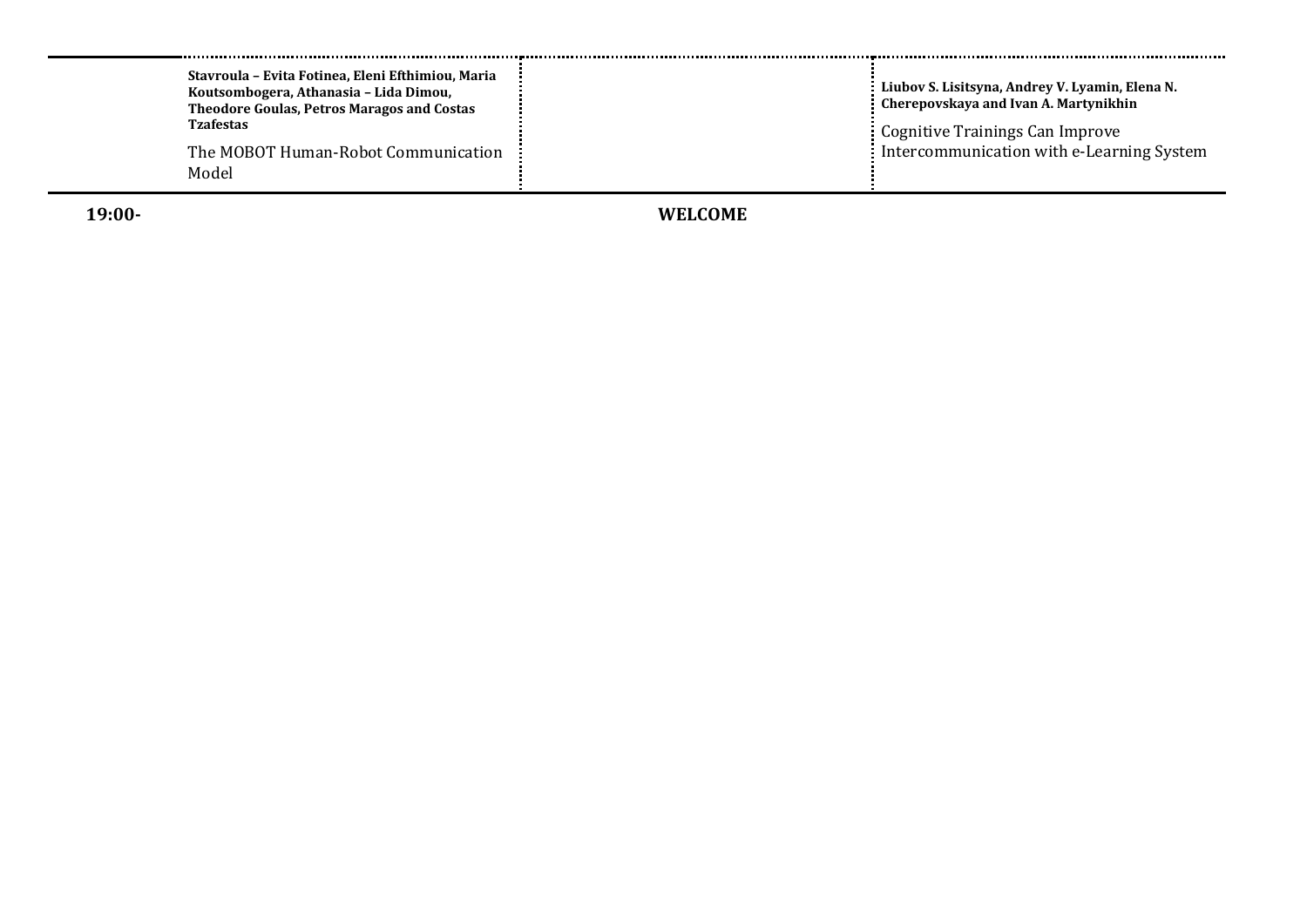## **Plenary Session III.**

Session chair: Péter Baranyi

| $9:00-9:30$  | Patrick WALDBUESSER, Széchenyi István University, Győr<br>"Considering a Paradigm Change in Social Cognition and Communication:<br>The Connected Cognitive Entity Generation at the Threshold of the Digitalized Era" |                                                                                                                                                             |  |  |
|--------------|-----------------------------------------------------------------------------------------------------------------------------------------------------------------------------------------------------------------------|-------------------------------------------------------------------------------------------------------------------------------------------------------------|--|--|
|              | Panel Session: CogInfoCom in Digital Products                                                                                                                                                                         |                                                                                                                                                             |  |  |
|              |                                                                                                                                                                                                                       | Session chair: Zsolt Németh                                                                                                                                 |  |  |
|              | 9:30-9:50                                                                                                                                                                                                             | Botond BOGNÁR, Singularity University Central & Eastern Europe, Hungary<br>"From Science Fiction to Science Fact - off the shelves disruptive technologies" |  |  |
| $9:30-11:30$ | $9:50-10:10$                                                                                                                                                                                                          | Ferenc PONGRÁCZ, IBM Hungary<br>"Watson: The first cognitive system"                                                                                        |  |  |
|              | 10:10-10:30                                                                                                                                                                                                           | <b>COFFEE BREAK</b>                                                                                                                                         |  |  |
|              |                                                                                                                                                                                                                       |                                                                                                                                                             |  |  |

### **PANEL DISCUSSION**

**10:30-11:30**

"CogInfoCom in Digital Products"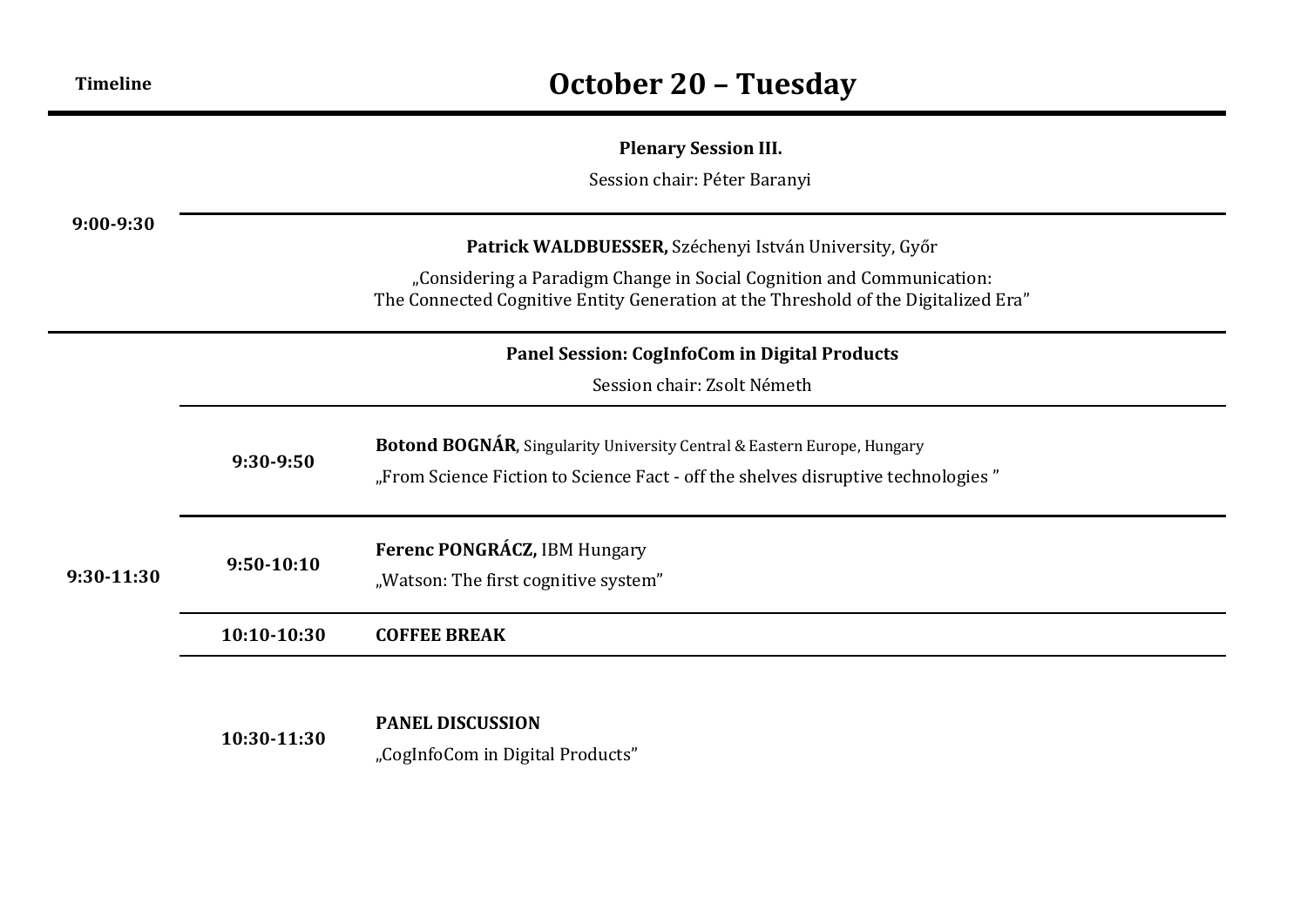|             | <b>ROOM'F'</b>                                                                                                                                                                                   | ROOM 'G'                                                                                                                                                                                           | <b>ROOM 'VIP'</b>                                                                                                                     |
|-------------|--------------------------------------------------------------------------------------------------------------------------------------------------------------------------------------------------|----------------------------------------------------------------------------------------------------------------------------------------------------------------------------------------------------|---------------------------------------------------------------------------------------------------------------------------------------|
| 11:30-12:50 | Track:<br><b>Customizable Cognitive Content</b><br><b>Management</b><br>Session II.<br>Organizers: András Hajdu, Marianna Zichar (DE)<br>Session chair: Marianna Zichar                          | Track:<br><b>CogInfoCom aided engineering</b><br>Session II.<br>Organizers: Joni Jamsa, Sakari Pieskä (Centria<br>CUAS), Jouni Tervonen (University of Oulu)<br>Session chair: Joni Jamsa          | <b>Session V.</b><br>Session chair: Harris Papageorgiou                                                                               |
|             | István Boda, Erzsébet Tóth, István Csont and<br>László T. Nagy<br>Toward a knowledge base of literary<br>content focusing on the ancient Library of<br>Alexandria in the three dimensional space | Stanislav Ondáš and Jozef Juhár<br>Distance-based Dialog Acts Labeling                                                                                                                             | <b>Graham Wilcock and Seiichi Yamamoto</b><br>Towards Computer-Assisted Language<br>Learning with Robots, Wikipedia and<br>CogInfoCom |
|             | Attila Adamkó, Ábel Garai and István Péntek<br>Adaptive Services with Cloud Architecture<br>for Telemedicine                                                                                     | Mika Luimula, Agnieszka Besz, Paula Pitkäkangas,<br>Taisto Suominen, Jouni Smed, Faramosh Rashid<br>Izullah and Heikki Hämäläinen<br>Virtual Evaluation Tool in Driving Inspection<br>and Training | Dimitris Pappas, Ion Androutsopoulos and Haris<br>Papageorgiou<br>Anger Detection in Call Center Dialogues                            |
|             | Attila Adamkó, Tamás Kádek, Lajos Kollár, Márk<br>Kósa and Róbert Tóth<br>Cluster and Discover Services in the Smart<br>Campus Platform for Online Programming<br>Contests                       | Jouni Tervonen, Ville Isoherranen and Marjo<br>Heikkilä<br>A Review of the Cognitive Capabilities and<br>Data Analysis Issues of the Future Industrial<br>Internet-of-Things                       | Péter Nagy, Csaba Zainkó and Géza Németh<br>Synthesis of Speaking Styles with Corpus- and<br><b>HMM-Based Approaches</b>              |
|             | Roland Rácz, Ákos Tóth, Ildikó Papp and Roland<br>Kunkli<br>Full-body animations and new faces for a<br>WebGL based MPEG-4 avatar                                                                | Joni Jamsa and Heidi Kaartinen<br><b>Mobile Applications for Traffic Safety</b>                                                                                                                    | Gábor Élő and Péter Szármes<br>Demonstration of a more comfortable,<br>seamless measuring setting for EEG-based<br>experiments        |

## **12:50-13:40 LUNCH BREAK**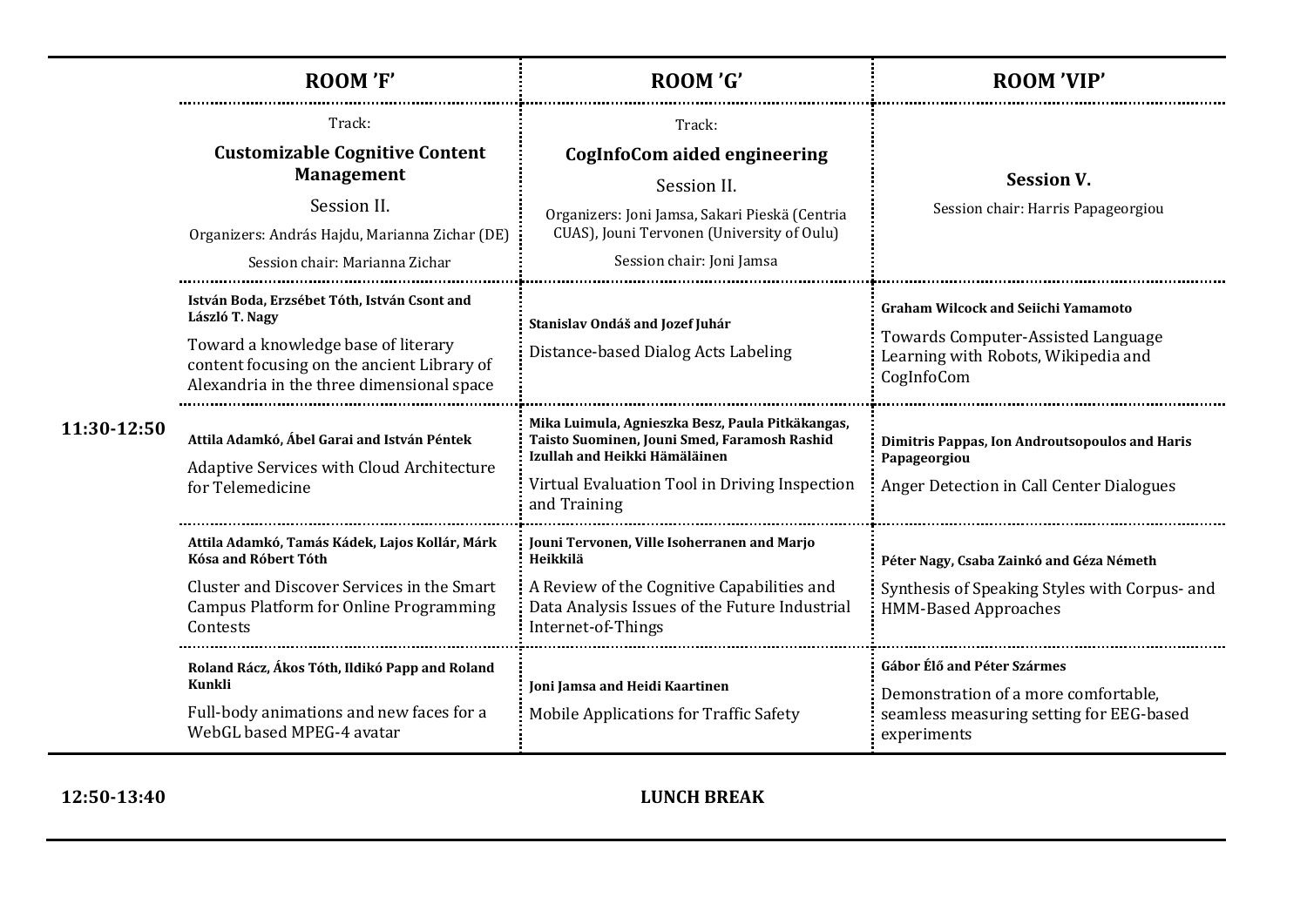| 13:40-15:00 | Track:<br>The HuComTech project:<br>Formal approaches to the study of<br>human behaviour<br>Session II.<br>Organisers: László Hunyadi and Tamás Váradi<br>Session chair: László Hunyadi | Track:<br>CogInfoCom aided engineering<br>Session II.<br>Organizers: Joni Jamsa, Sakari Pieskä (Centria<br>CUAS), Jouni Tervonen (University of Oulu)<br>Session chair: Sakari Pieskä                                               | Track:<br><b>Cognitive Factors in Transport</b><br><b>Planning</b><br>Organizer: Csaba Koren, SZE<br>Session:<br><b>Transport Related Decision Making I.</b><br>Organizer: Csaba Koren, SZE<br>Organizer and Session chair: Balázs Horváth |
|-------------|-----------------------------------------------------------------------------------------------------------------------------------------------------------------------------------------|-------------------------------------------------------------------------------------------------------------------------------------------------------------------------------------------------------------------------------------|--------------------------------------------------------------------------------------------------------------------------------------------------------------------------------------------------------------------------------------------|
|             | László Hunyadi<br>On Multimodality in the Perception of<br>Emotions from Materials of the HuComTech<br>Corpus<br><b>István Szekrényes</b><br>ProsoTool, a Method for Automatic          | Mika Luimula, Taisto Suominen and Sakari Pieskä<br>Utilizing the Synergic Combination of Art and<br>Game Technologies in Engineering<br>Applications<br>Joni Jamsa and Heidi Kaartinen<br>Adaptive user interface for assisting the | <b>Invited keynote:</b><br><b>Balázs Horváth</b><br>Cognitive Infocommunications in Transport<br><b>Related Decision Making</b><br>Farid Karimipour, Alireza Niroo and Negar Alinaghi<br>Generalizing Route Descriptions Based on the      |
|             | Annotation of Fundamental Frequency<br>Csaba Szász<br>Symbolic Cognitive Abilities<br>Implementation on the NI-9631 Pervasive<br>Mobile Robot                                           | drivers' decision making<br>Mikko Valta, Mirjami Jutila and Joni Jämsä<br>IEEE 802.11p and LTE as Enablers of<br>Cognitive Vehicle-to-Infrastructure<br>Communication                                                               | User's Spatial Knowledge<br><b>Csaba Csiszár and Dávid Földes</b><br><b>Advanced Information Services for Cognitive</b><br><b>Behaviour of Traveller</b>                                                                                   |
|             |                                                                                                                                                                                         | Marjo Heikkilä, Sakari Pieskä, Sikke de Jong and<br><b>Christiaan Elsinga</b><br>Experimenting Industrial Internet with a<br>Mobile Robot                                                                                           | Ágoston Winkler and Balázs Horváth<br>Application of Cognitive Infocommunications<br>in Public Transport Journey Planning                                                                                                                  |
| 15:00-15:20 |                                                                                                                                                                                         | <b>COFFEE BREAK</b>                                                                                                                                                                                                                 |                                                                                                                                                                                                                                            |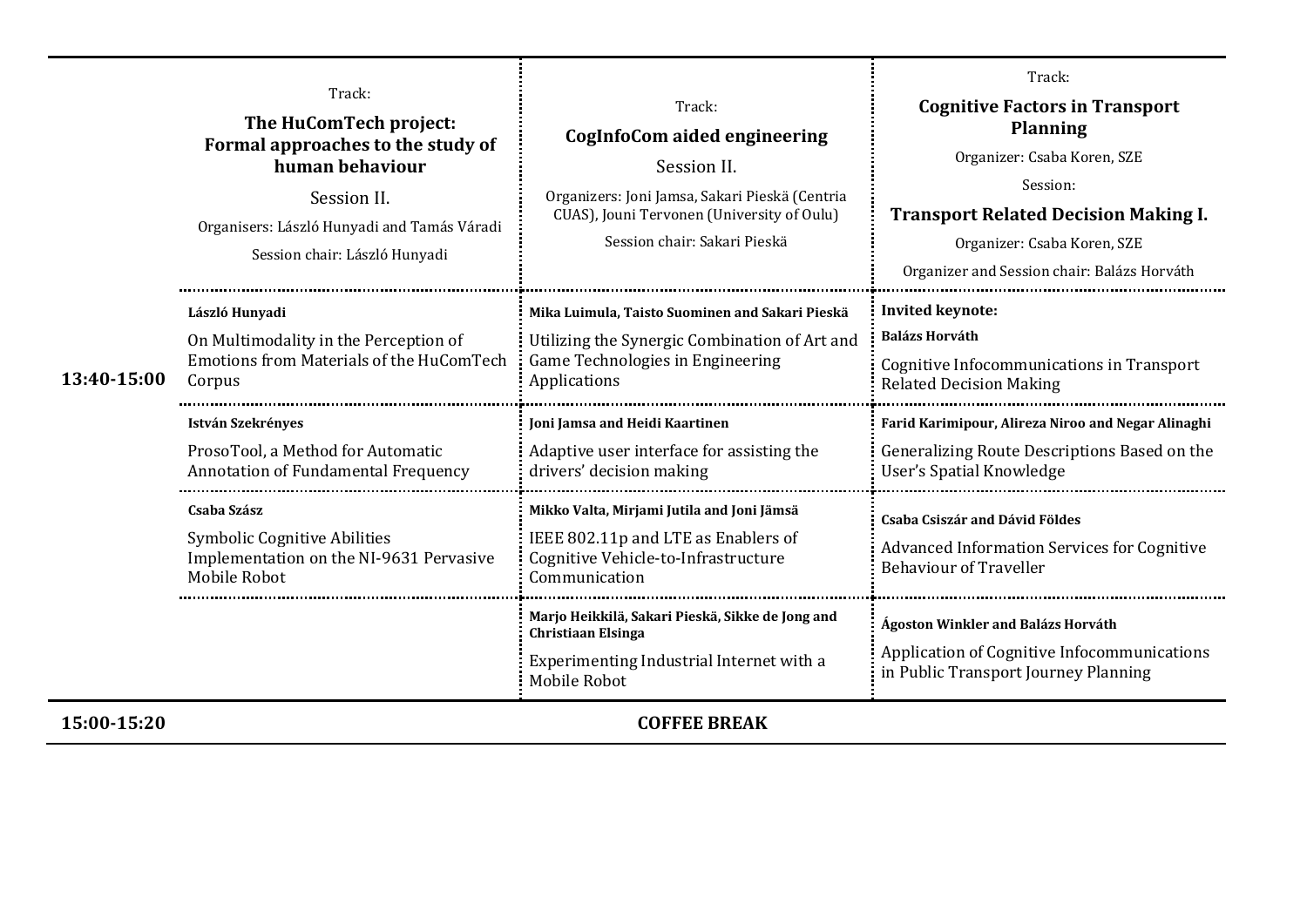| 15:20-17:00 | Session:<br>Digital Era for Leadersip and<br><b>Management Communication</b><br>Organizer: Patrick Waldbuesser, SZE<br>Session chair: László Imre Komlósi                                                              | <b>Session VI.</b><br>Session chair: Péter Galambos                                                                                                                                                        | Session:<br><b>Socio-Cognitive ICT</b><br>Organizer: Hassan Charaf, BME<br>Session chair: Bertalan Forstner                                                                       |
|-------------|------------------------------------------------------------------------------------------------------------------------------------------------------------------------------------------------------------------------|------------------------------------------------------------------------------------------------------------------------------------------------------------------------------------------------------------|-----------------------------------------------------------------------------------------------------------------------------------------------------------------------------------|
|             | Márta Konczosné Szombathelyi, Patrick<br><b>Waldbuesser and Ralph Tench</b><br>Digital age: Information and communication<br>technologies, tools and trends for<br>communication management                            | Anirudh Unni, Klas Ihme, Henrik Surm, Lars Weber,<br>Andreas Lüdtke, Daniela Nicklas, Meike Jipp and<br>Jochem W. Rieger<br>Brain Activity Measured with fNIRS for the<br>Prediction of Cognitive Workload | Gábor Kusper, Nikolett Fanni Menyhárt, Gábor<br>Percze and Gábor Havasi<br>Integration opportunities of the<br>'CommonSense for Scholars' system at the<br>University of Debrecen |
|             | <b>Tibor Dőry and Patrick Waldbuesser</b><br><b>Connected Cognitive Entity Management:</b><br>New Challenges for Ecexutive Decision-<br>Making                                                                         | Myrna S. Zamarripa, Daniel Madrigal, Cynthia Avila-<br><b>Contreras and Félix Ramos</b><br>A Motivational Model of Hunger for a<br>Cognitive Architecture                                                  | Dorottya Bodolai, László Gazdi, Bertalan Forstner<br>and Luca Szegletes<br>Supervising Biofeedback-based Serious<br>Games                                                         |
|             | Patrick Waldbuesser and László Imre Komlósi<br><b>Empirical Findings in Cognitive Entity</b><br>Management: A Challenge in the Digital Era                                                                             | Dora Budić, Dina Šimunić and Kamran Sayrafian<br>Kinetic-Based Micro Energy-Harvesting for<br><b>Wearable Sensors</b>                                                                                      | Zsolt Medgyesi, Krisztián Pomázi, Luca Szegletes<br>and Bertalan Forstner<br>Evaluating application usability with portable<br>biofeedback system for mobile and desktop          |
|             | László Imre Komlósi and Patrick Waldbuesser<br>The Cognitive Entity Generation: Emergent<br>Properties in Social Cognition                                                                                             | Attila Gilányi, Marianna Bálint, Róbert Hajdu,<br>Sándor Tarsoly and Imre Erdős<br>A Visualization of the Medieval Church of<br>Zelemér                                                                    | Máté Köles, Luca Szegletes and Bertalan Forstner<br>Towards a physiology based difficulty control<br>system for serious games                                                     |
|             | Szabolcs Rámháp, Márta Konczosné Szombathelyi<br>and Eszer Petra Májer<br>Special Coginfo Application by Non-business<br>Organizations - Case Study on Marketing<br>Communication of a Higher Education<br>Institution | Attila Gilányi, Marianna Bálint, Róbert Hajdu,<br>Sándor Tarsoly and Imre Erdős<br>Presentation of the Church of Zelemér in the<br>Virtual Collaboration Arena (VirCA)                                     | Attila K. Varga and László Czap<br>Development of an Online Subjective<br>Evaluation System for Recorded Speech of<br>Deaf and Hard of Hearing Children                           |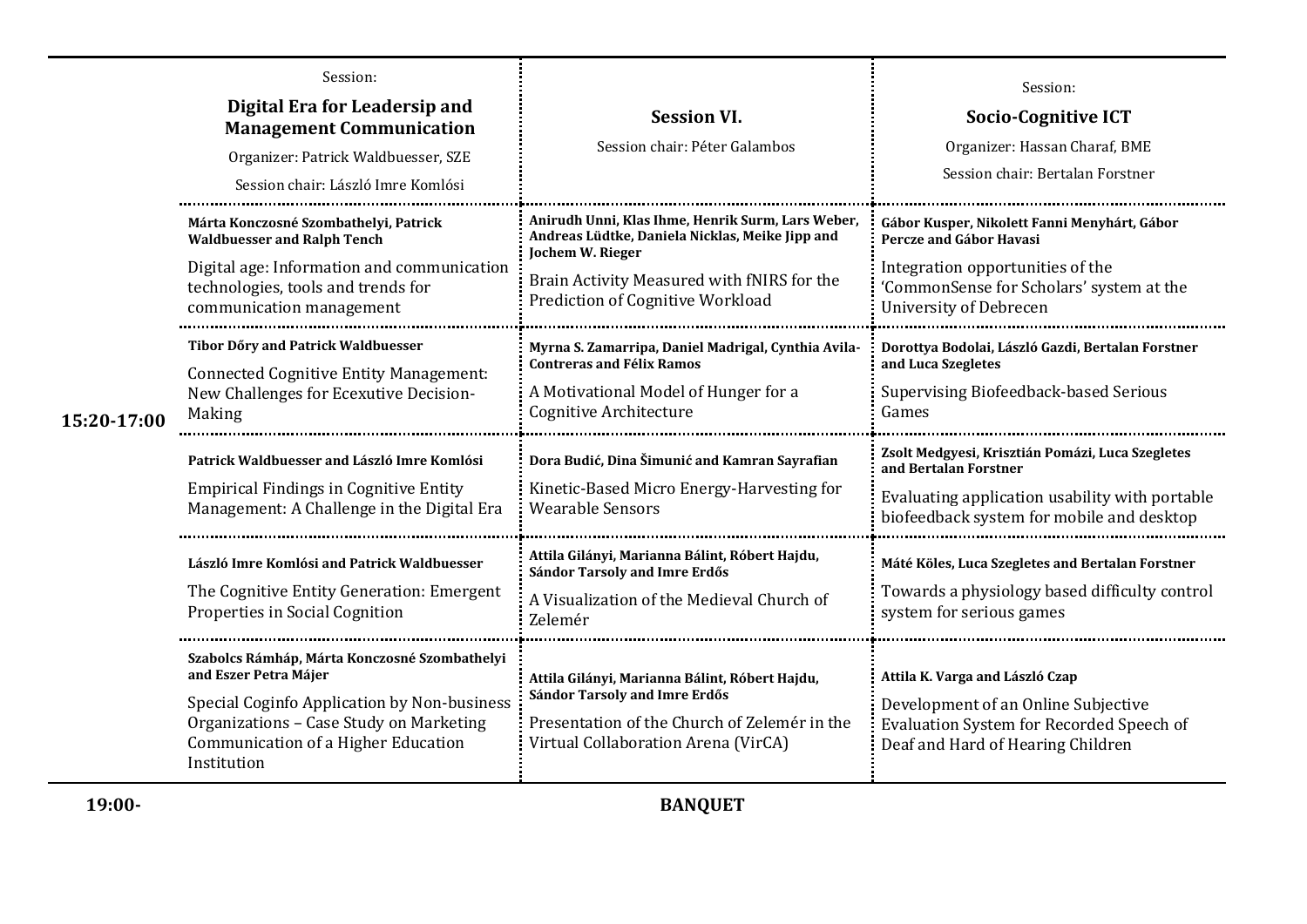# **Timeline October 21 – WEDNESDAY**

#### **Plenary Session III.**

Session chair: Anna Esposito

| $9:00-10:00$ | $9:00-9:30$                                            | Harris PAPAGEORGIOU, Institute for Language & Speech Processing, Athena RC, Greece<br>"Machine Learning and Knowledge Discovery"                                                                                                                                                 |  |  |
|--------------|--------------------------------------------------------|----------------------------------------------------------------------------------------------------------------------------------------------------------------------------------------------------------------------------------------------------------------------------------|--|--|
|              | $9:30-10:00$                                           | László MÁTYUS, University of Debrecen, Hungary<br>To be announced                                                                                                                                                                                                                |  |  |
| 10:00-10:20  |                                                        | <b>COFFEE BREAK</b>                                                                                                                                                                                                                                                              |  |  |
|              | <b>Plenary Session IV.</b><br>Session chair: Yeung Yam |                                                                                                                                                                                                                                                                                  |  |  |
| 10:20-11:20  | 10:20-10:50                                            | Tom GEDEON, The Australian National University, Australia<br>"Predicting reading comprehension in eLearning using eye gaze"<br>Leana Copeland, Tom Gedeon and Sabrina Caldwell:<br>Effects of Text Difficulty and Readers on Predicting Reading Comprehension from Eye Movements |  |  |
|              | 10:50-11:20                                            | Lajos IZSÓ, Budapest University of Technology and Economic, Hungary<br>"The significance of cognitive infocommunications in developing assistive technologies for people with<br>non-standard cognitive characteristics"                                                         |  |  |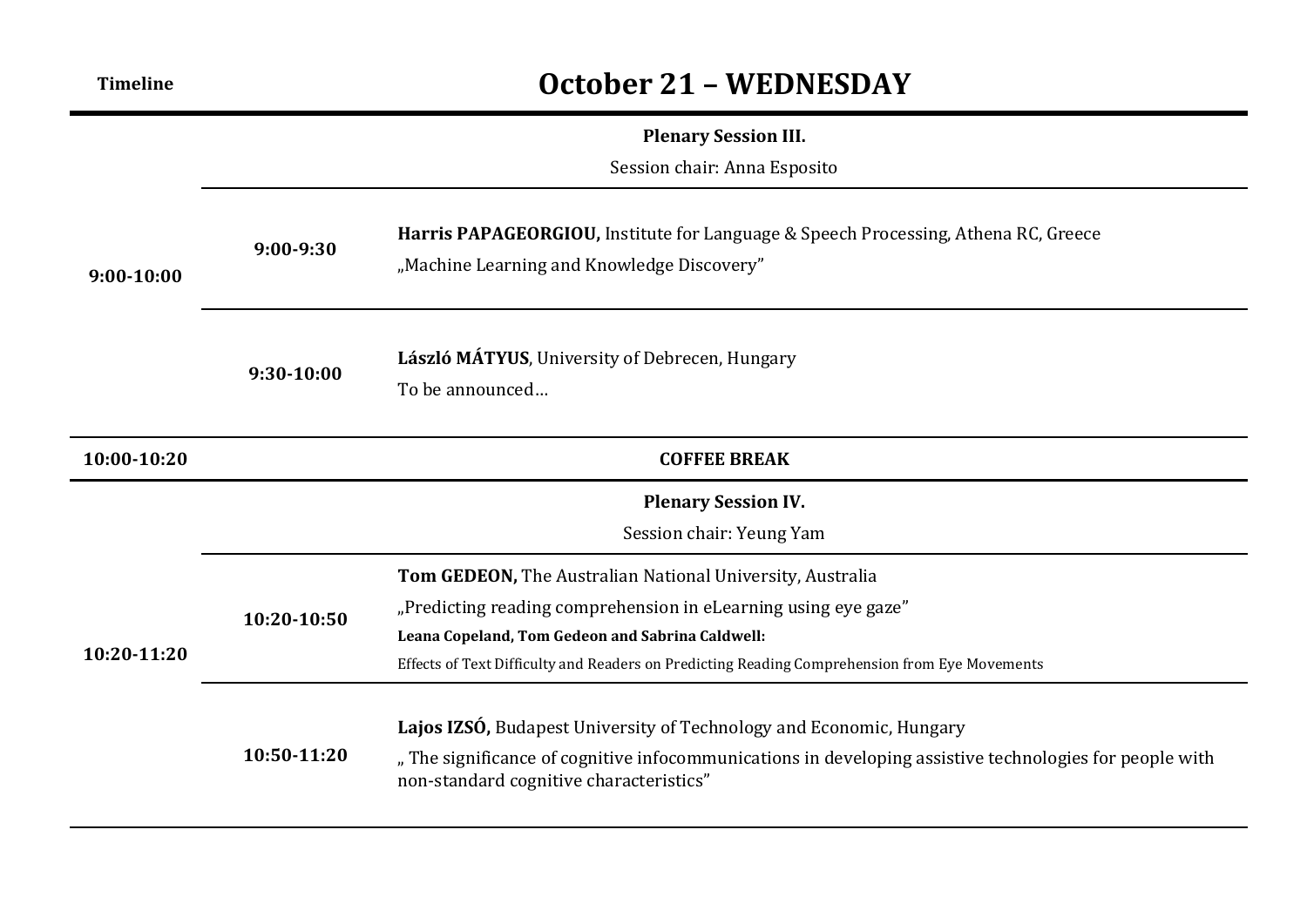|             | ROOM'F'                                                                                                             | ROOM 'G'                                                                                                            | <b>ROOM 'VIP'</b>                                                                                                        |
|-------------|---------------------------------------------------------------------------------------------------------------------|---------------------------------------------------------------------------------------------------------------------|--------------------------------------------------------------------------------------------------------------------------|
|             | Track:<br><b>NeuroCogSpace Project</b>                                                                              |                                                                                                                     | <b>Session VIII.</b><br>Session chair: Ádám Csapó                                                                        |
|             | Session I.<br>Organizers: Károly Hercegfi (BME), Ferenc                                                             | <b>Session VII.</b><br>Session chair: Péter Baranyi                                                                 |                                                                                                                          |
|             | Honbolygó (MTA TTK), Péter Galambos (MTA<br>SZTAKI)<br>Session chair: Károly Hercegfi                               |                                                                                                                     |                                                                                                                          |
|             | Károly Hercegfi, Anita Komlódi, Bálint Szabó, Máté<br>Köles, Emma Lógó, Balázs P. Hámornik and<br>Gyöngyi Rózsa     | <b>Péter Szmodics</b>                                                                                               | Aung Pyae, Mika Luimula and Jouni Smed<br>Investigating the Usability of Interactive                                     |
|             | Experiences of virtual desktop collaboration<br>experiments                                                         | Knowledge-based Process Management                                                                                  | Physical Activity Games for Elderly: A Pilot<br>Study                                                                    |
| 11:20-12:40 | Lajos Izsó, Karoly Hercegfi, Máté Köles and Balázs<br>Péter Hámornik<br>Granger causal modelling for analysing time | Cecília Sik Lanyi, Veronika Szucs, Szilvia Mogan<br><b>Tolgyesy and Zoltan Toth</b><br>Wheelchair driving simulator | Ferenc Erdős and Gábor Kallós                                                                                            |
|             | series of psychophysiological and<br>behavioural data gained during virtual<br>reality experiments                  |                                                                                                                     | Introduce the Term Cognitive Entity in<br><b>Information and Communications Technology</b><br><b>Investment Analysis</b> |
|             | Máté Köles and Károly Hercegfi                                                                                      | Katalin Gombos, Cecilia Sik Lanyi and Krisztián<br>Simon                                                            | András Czebe and Gábor Kovács                                                                                            |
|             | Eye tracking precision in a virtual CAVE<br>environment                                                             | How Does Environment and Form Influence<br><b>Colour Perception?</b>                                                | The Impact of Bias in Latent Fingerprint<br>Identification                                                               |
|             | Emma Lógó, Karoly Hercegfi and Balázs Péter<br>Hámornik                                                             | Peter Baranyi and Adam B. Csapo                                                                                     |                                                                                                                          |
|             | Methodologies for subjective performance<br>assessment of collaboration                                             | Revisiting the Concept of Generation CE -<br><b>Generation of Cognitive Entities</b>                                |                                                                                                                          |

## **12:40-13:40 LUNCH BREAK**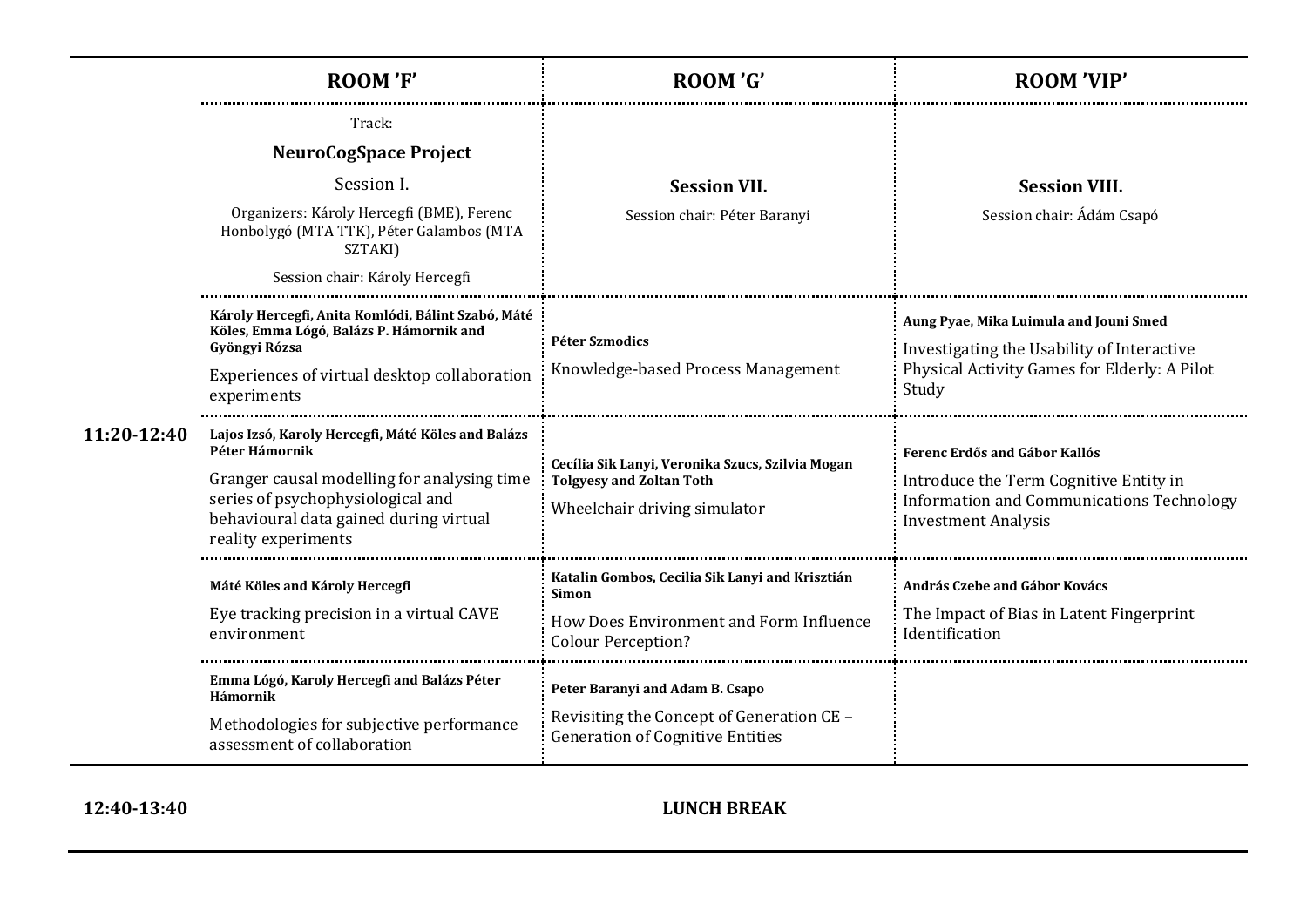|             | Track:<br>NeuroCogSpace Project<br>Session II.<br><br>Organizers: Károly Hercegfi (BME), Ferenc<br>Honbolygó (MTA TTK), Péter Galambos (MTA<br>SZTAKI)<br>Session chair: Péter Galambos                                                                                                                                                                       | Track:<br><b>Customizable Cognitive Content</b><br><b>Management</b><br>Session III.<br>Organizers: András Hajdu, Marianna Zichar (DE)<br>Session chair: Attila Adamkó                                                                                                      | Track:<br><b>Cognitive Factors in Transport</b><br><b>Planning</b><br>Organizer: Csaba Koren, SZE<br>Session:<br><b>Transport Related Decision Making II.</b><br>Organizer and Session chair: Csaba Koren                                                                                                                                        |
|-------------|---------------------------------------------------------------------------------------------------------------------------------------------------------------------------------------------------------------------------------------------------------------------------------------------------------------------------------------------------------------|-----------------------------------------------------------------------------------------------------------------------------------------------------------------------------------------------------------------------------------------------------------------------------|--------------------------------------------------------------------------------------------------------------------------------------------------------------------------------------------------------------------------------------------------------------------------------------------------------------------------------------------------|
| 13:40-15:00 | Dalma Geszten, Balázs Péter Hámornik and Károly<br>Hercegfi<br>User experience in a collaborative 3D virtual<br>environment: A framework for analyzing<br>user interviews<br>Laura Kiss, Balázs Péter Hámornik, Dalma Geszten<br>and Károly Hercegfi<br>The connection of the style of interactions<br>and the collaboration in a virtual work<br>environment | Dániel Balla, Marianna Zichar, Norbert Barkóczi and<br>Orsolya Gyöngyi Varga<br>Cognitive interpretation of different spatial<br>databases in web environment<br>Erika Perge and Marianna Zichar<br>Computer assisted method for cognitive<br>improvement of color aptitude | Bertalan Gaál<br>Influencing household location decision<br>making<br>Richárd Horváth<br><b>Public Transport and The Cognitive</b><br>Infocommunication                                                                                                                                                                                          |
|             | Laura Kiss, Balázs Péter Hámornik, Máté Köles,<br>Péter Baranyi, Péter Galambos and György Persa<br>Training of Business Skills in Virtual Reality                                                                                                                                                                                                            | $14:20 - 15:00$<br>Session:<br><b>Cognitive Acausal Representations</b><br>Organizers: Péter Várlaki, SZE<br>Session chair: Péter Baranyi<br>Péter Baranyi and Péter Várlaki<br>Introducing the concept of Infotation                                                       | Renátó Besenczi, Mihály Szilágyi, Norbert Bátfai,<br>András Mamenyák, István Oniga and Márton Ispány<br><b>Using Crowdsensed Information for Traffic</b><br>Simulation in the Robocar World<br>Championship Framework<br>Renátó Besenczi, Tamás Katona and Mihály Szilágyi<br>A Fork Implementation of the Police Edition<br>of the OOCWC System |